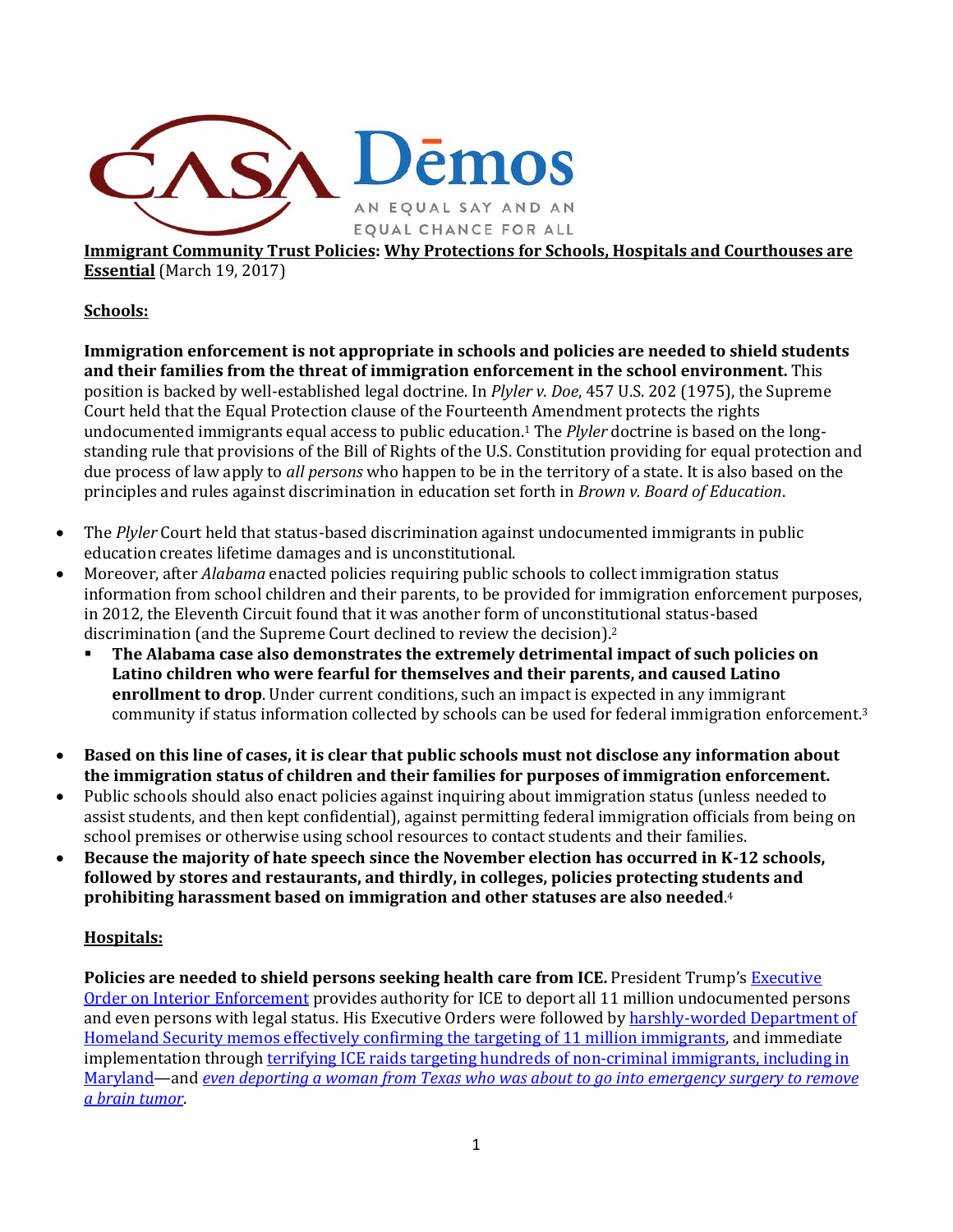- x **Access to health care and in particular, hospitals, is needed for humanitarian reasons, for every person who needs it, and for the health of the communities they live in**.
- x Hospitals and health clinics were considered "sensitive locations" where ICE would not conduct immigration enforcement except under highly exceptional circumstances, but the current administration does not seem to be honoring this long-standing policy.
- According to the National Immigration Law Center, under federal law:
	- $\circ$  Any information provided in the process of applying for Medicaid, CHIP, or a federal health insurance Marketplace plan may be used only to determine the individual's eligibility for the program—not for immigration enforcement purposes, and anyone assisting in the process is required by law to keep information private and secure.
	- o Hospitals with emergency rooms must screen and treat people who need emergency medical services regardless of their immigration status. Anyone can seek primary and preventive health care at community health centers.
	- o Medical providers may ask about immigration status to determine eligibility for public health insurance, "but they should not deny medical treatment based solely on your immigration status—or based on assumptions about your immigration status they make because of the language you speak, your accent, what you look like, or whether you have an SSN. In fact, doing so may violate federal civil rights laws."<sup>5</sup>
- x **State and local institutions that receive federal funding must abide by these same federal privacy rules—but the uncertain status of immigrant protections under the current federal administration require that state and local hospitals must review and update their own rules and policies.**

## **Courthouses**:

**Very strong public safety reasons argue for policies prohibiting civil immigration enforcement in state and local courthouses. In particular, since January 20, ICE has been increasing their presence in courthouses, where vulnerable immigrant victims and witnesses, as well as persons** *charged with* **civil or criminal offenses have the right to a fair trial.**

- x **A representative from the Maryland Office of Public Defender testified that civil immigration enforcement in courthouses, or through parole, probation, prosecution, defense, or courthouse records or venues, would significantly reduce participation of undocumented immigrants.**
- x **In a letter to Attorney General Sessions and DHS Secretary Kelly, the Chief Justice of California asks that ICE stop "stalking" immigrants in courthouses**. This is because:

"Our courthouses serve as a vital forum for ensuring access to justice and protecting public safety. Courthouses should not be used as bait in the necessary enforcement of our country's immigration laws… Our courts are the main point of contact for millions of the most vulnerable Californians in times of anxiety, stress, and crises in their lives. Crime victims, victims of sexual abuse and domestic violence, witnesses to crimes who are aiding law enforcement, limited-English speakers, unrepresented litigants, and children and families all come to our courts seeking justice and due process of law. As finders of fact, trial courts strive to mitigate fear to ensure fairness and protect legal rights. Our work is critical for ensuring public safety and the efficient administration of justice....

"The federal and state governments share power in countless ways, and our roles and responsibilities are balanced for the public good… But enforcement policies that include stalking courthouses and